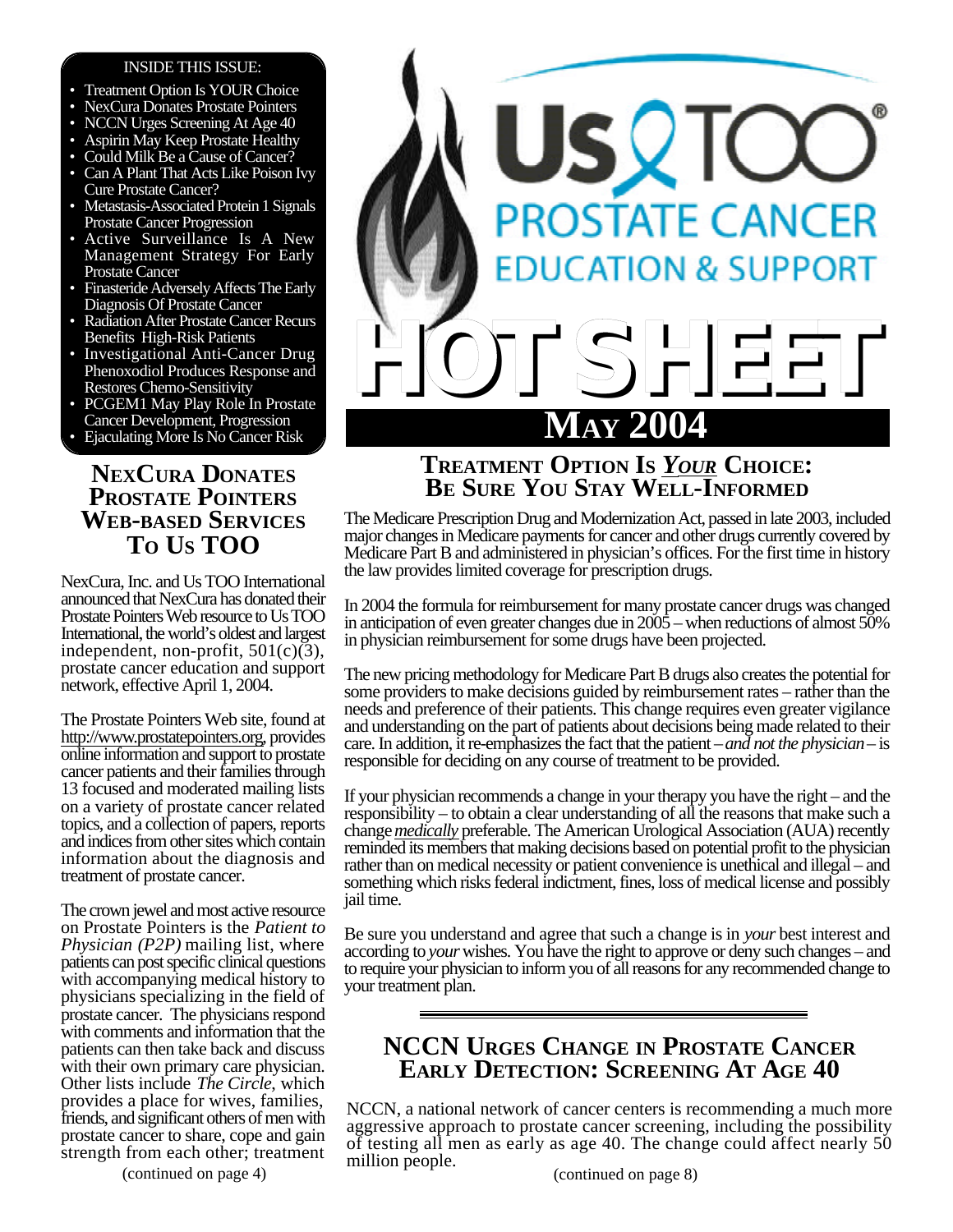# **US TOO PUBLICATIONS**

In addition to the Hot Sheet, *Us TOO*also publishes a FREE e-mail based news service providing updates on the latest prostate cancer related news. To subscribe or link to the archives simply visit the *Us TOO* Website: www.ustoo.org

Items contained in *Us TOO*publications are obtained from various news sources and edited for inclusion. Where available, a point-of-contact is provided.

All references to persons, companies, products or services are provided for information only, and are not endorsements. Readers should conduct their own research into any person, company, product or service, and consult with their loved ones and personal physician before deciding upon **any** course of action.



# **ASPIRIN MAY KEEP PROSTATE HEALTHY**

Though the evidence for it isn't as compelling as it is for some other cancers, aspirin may modestly reduce the risk that a man will develop prostate cancer, a large new study suggests.

Men who regularly took aspirin had a 15 percent lower risk of developing prostate cancer than nonusers, and those who took two or more pills a day had 20 percent less risk, the study found.

That's a relatively small reduction experts usually like to see risk cut in half to declare something substantially beneficial - but it's large when considering the burden of disease. About 230,000 new cases of prostate cancer are expected to be diagnosed in the United States this year.

Looked at another way, the benefit that this study suggests from aspirin use isn't much less than the 25 percent reduction in risk that another study last year found for men taking finasteride, sold as Proscar. Those findings, which came from a more rigorously conducted study than the aspirin one, excited federal health officials so much that they stopped the study and declared the drug beneficial.

Aspirin is a nonsteroidal antiinflammatory drug, or NSAID, a category that includes most over-thecounter pain medications except for acetaminophen (Tylenol). NSAIDs block a substance called COX-2, which triggers inflammation and is thought to play multiple roles in cancer's formation and spread.

Many studies suggest that aspirin can prevent colon cancer, but tests of it against hormone-fueled cancers such as breast and prostate have been mixed.

The most recent research gives reason for optimism. Last year, the Women's Health Initiative study found that aspirin cut breast cancer risk by 20 percent to 30 percent, and earlier this year, a pooled analysis of results on prostate cancer experiments concluded that aspirin might help.

The newest study adds to that notion. Results were presented at a recent meeting of the American Association for Cancer Research in Orlando.

The study involved 30,000 men ages 55-74 in the Prostate, Lung, Colorectal and Ovarian Cancer Screening Trial, a National Cancer Institute-funded experiment underway at 10 sites around the country. About one-third of the men said they took aspirin daily, although information on whether they took adult- or baby-strength aspirin wasn't collected.

After an average of four years of follow-up, 1,338 prostate cancers were diagnosed in the group. The cancer risk was 15 percent lower among men who took one aspirin a day compared with those who took no aspirin, and 20 percent lower among those who took two pills or more a day, said Lori Sakoda, a cancer institute scientist who led the research.

So why not just recommend aspirin?

Because the drug carries risks, such as bleeding ulcers or intracranial hemorrhage, and these risks rise with age, experts say.

"Whenever you have solid evidence that a drug has harm, you need equally solid evidence of benefit, said Michael Thun, chief epidemiologist for the American Cancer Society.

"We're getting close with colon cancer," but more research needs to be done before aspirin could be recommended for preventing other cancers, he said.

Even if aspirin turns out to be of only modest benefit for the average man, it may be more beneficial for those at higher-than- average risk, said Edward Giovannucci, a Harvard School of Public Health epidemiologist familiar with the new study.

"It might be more important for men with a strong family history or high PSA tests," he said.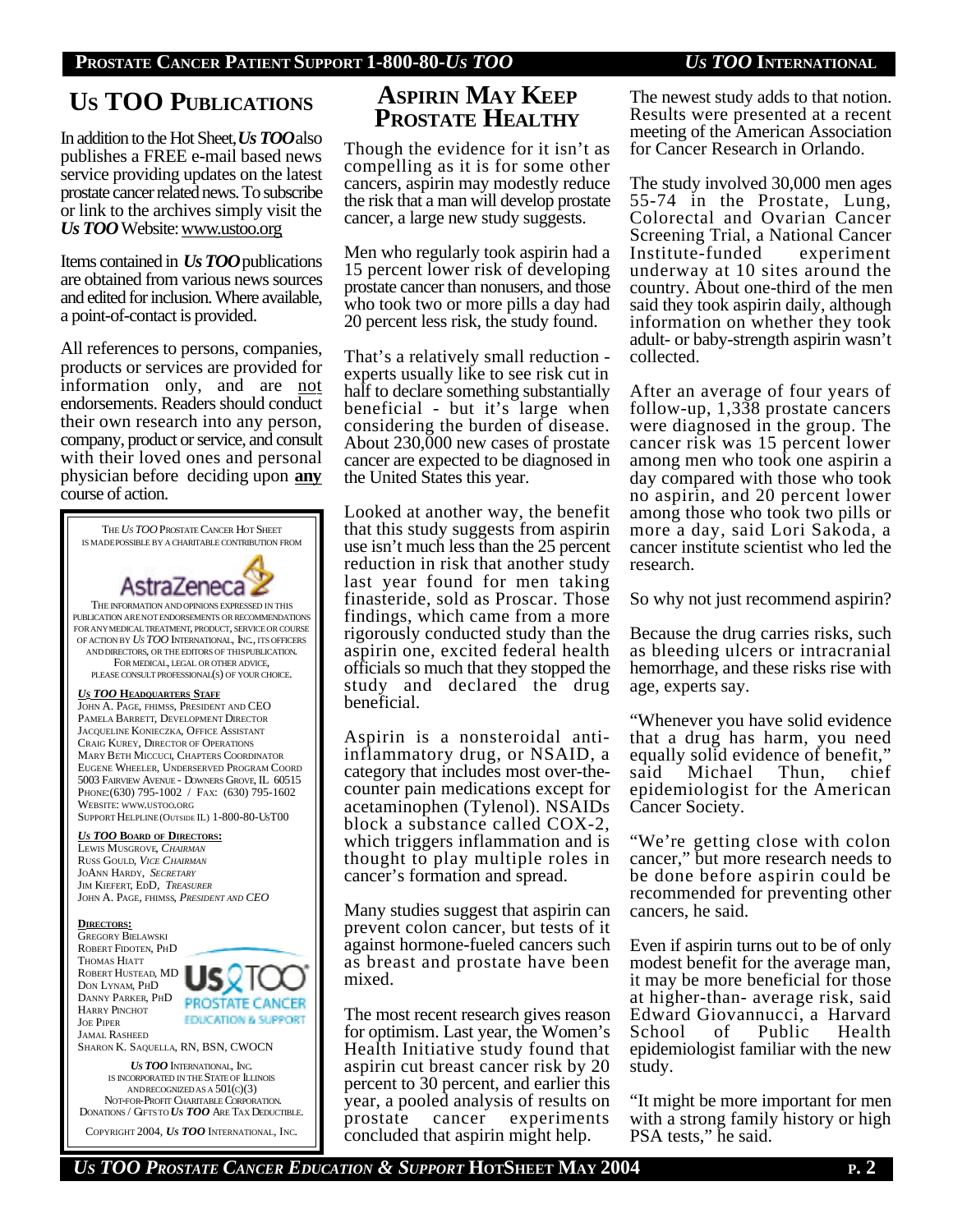### *US TOO* **INTERNATIONAL VISIT US ON THE INTERNET AT WWW.USTOO.ORG**

More research needs to be done on which drug, what dose, at what age, and for how long various NSAIDs or newer COX-2-inhibiting drugs should be taken, if at all. Each person's risk profile for an array of diseases would need to be considered, experts say.

"One doesn't design preventive treatment only for one disease. You really do things for overall health, so it's going to be the net benefit compared to the net risk," Thun said.

"For most people, heart disease is going to drive this decision," he said, noting that many people already use aspirin for this reason.

Patrick Remington, an epidemiologist and associate director of the University of Wisconsin Comprehensive Cancer Center, said it was interesting that research increasingly suggests NSAIDs may affect the risk of multiple cancers, not just one type.

"It's beginning to tell us something about how these tumors evolve. It seems that inflammation is a fundamental process in the development of cancer," he said. "Ten years ago, this information wasn't known."

### **COULD MILK BE A CAUSE OF CANCER? A CONTROVERSIAL THEORY SINGLES OUT DAIRY PRODUCTS AS A POSSIBLE TRIGGER**

### *SOURCE: The Independent - London*

Food was the last thing on Amanda Myer's mind when she was first diagnosed with breast cancer four years ago, at the age of 43. "I was already eating what I considered to be a healthy, balanced diet and didn't see any need to change it. I'd read somewhere that kiwi fruit contained lots of antioxidants, so I'd have one every day, and I think I started buying organic milk. But that was as far as it went."

A year later, after the cancer had cleared and then returned, it was a different story. "It was a question of, ah, how am I going to get out of this scrape," she recalls. "I was lucky to be receiving excellent medical treatment, but I felt I needed something extra, that this time I really had to find a way to help myself."

Before she even underwent further hospital treatment, she took her sister's advice and went on a residential course at Bristol Cancer Help Centre (BCHC), the holistic charity that has pioneered physical, spiritual and emotional support for people with cancer. Now recovered, she was told by her consultant last month that she was his "fittest patient". And she puts her health status down to the Centre's supportive counselling, to learning relaxation and visualisation techniques and, above all, to finding out what to eat and what not to eat to stop her cancer recurring.

From its beginnings, BCHC has been associated with the provision of nutritional advice - in the early years, promoting the faddish Bristol Diet, involving much juicing and regular coffee enemas. More recently, however, it has brought together the growing mass of evidence showing, for instance, the link between diet, obesity and cancer. Now, however, it is edging towards controversy again by taking on one of the most contentious issues in nutrition today.

Last month, the centre invited the eminent scientist Professor Jane Plant MBE, bestselling author of Your Life in Your Hands - Understanding, Preventing and Overcoming Breast Cancer (Virgin Books), to address an audience of scientists, doctors and policy- makers at a keynote lecture on diet and cancer. The specific aim of the event was to spark a debate over whether dairy food should carry a health warning in relation to specific cancers.

Professor Plant's war against dairy and non-organic food started 10 years ago, after her breast cancer had recurred four times in the space of a few years. The presence of a huge tumour in the side of her neck, and a prognosis of less than three months, inevitably focused her mind. She spent an evening brainstorming with her husband, also a scientist, who had recently returned from working in China, over the possible reason why one in 10 women get breast cancer in the UK compared to

one in 10,000 in China.

"Something rather special happened," she recalls. "Peter and I have worked together so closely over the years that I am not sure which one of us first said, `The Chinese don't eat dairy produce'." Recalling the slang name for breast cancer in China - "Rich women's disease", because "they're people who eat Hong Kong food, things like ice cream and cheese", provided further confirmation - as did her further foray into the science behind the epidemiology.

Hormones and chemicals in cow's milk, designed to provoke the rapid early growth of infant cattle, she discovered, include insulin growth factor IGF-1, which causes cells to divide and reproduce - exactly the mechanism that occurs when tumours develop. There were small but significant studies proving the role of IGF-1 in the development of cancer - for instance, showing that pre-menopausal women with high levels of IGF-1 have a higher than average risk of breast cancer, as do dairy-eating vegetarians.

By then, however, Plant was already convinced. Having thrown everything dairy into the rubbish bin that evening, she found that the lump started to reduce in size within days and disappeared within weeks. Her experience in personally advising scores of other women, and thousands of others who have read her book and e-mailed her "to thank me for saving their lives" has convinced her of a "clear link between breast cancer and dairy produce".

Her new book, Understanding, Preventing and Overcoming Prostate Cancer, published next month by Virgin Books, will recommend the same diet of nondairy, exclusively organic produce (to avoid toxic pesticides and pollutants) for sufferers from this increasingly common tumour, which, like breast cancer, is hormone-related, and which, incidentally, is almost non-existent in rural China. If her previous book is anything to go by, it is set to have a major impact on public confidence in mainstream dietary advice.

For the problem is that the dairy danger is viewed as extremist and unproven by most oncology specialists. The dearth of good clinical trials to support what is, they

(continued on page 8)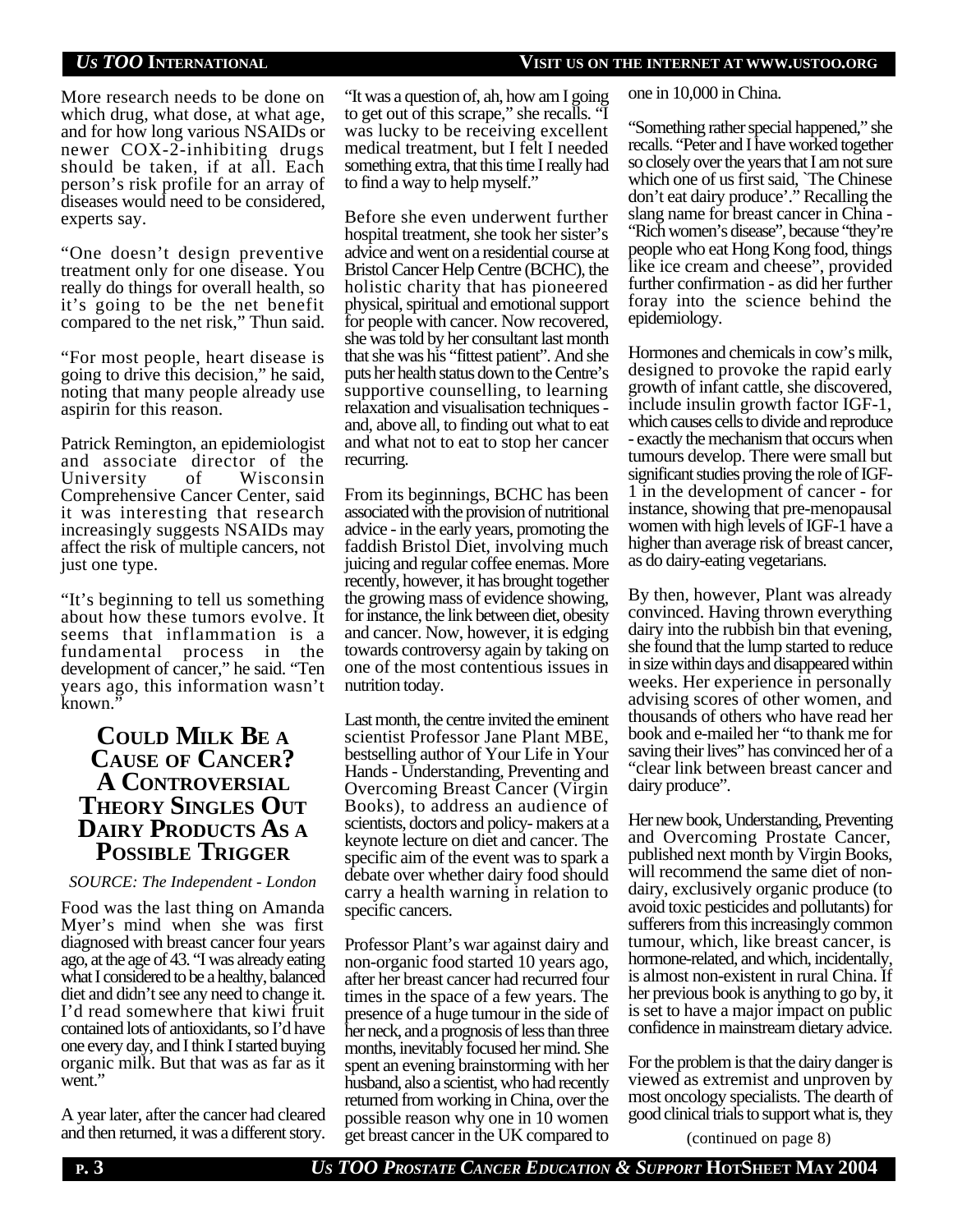### **PROSTATE CANCER PATIENT SUPPORT 1-800-80-***US TOO US TOO* **INTERNATIONAL**

### **PROSTATE POINTERS JOINS FORCES WITH US TOO**

(continued from page 1)

option-oriented lists such as *RP* (radical prostatectomy), *SeedPods* (brachytherapy), and *IceBalls* (cryosurgery); and even *HaH*, which focuses on humor and healing.

Five years ago when NexCura began as cancerfacts.com, they acquired the most popular prostate online community called Prostate Pointers (PP), which had been founded by prostate cancer survivor Gary Huckabay. Peter Hoover, President/CEO, says "With NexCura's change in business models to research and communication services over the last two years, it no longer made sense for us to support PP from within our company. We wanted to give it to a good home-preferably a nonprofit organization to keep the content unbiased and quality high. Because of our longstanding and positive working relationship with Us TOO, this wonderful organization was determined to be an ideal fit and logical choice."

"We truly appreciate NexCura's significant donation," says John Page, Us TOO President and CEO. "Their generosity is just indicative of the ongoing relationship we have with NexCura. Prostate Pointers provides information and support services that fit directly within our mission of providing public awareness, outreach, and patient and family education and support. Adopting the listservs and site allows Us TOO to easily expand our outreach and support services to prostate cancer patients and their families with specific areas of interest or treatment options."

No significant changes are planned for the site at this time, and all participating physicians, moderators, and current support staff will continue their support and activity with Prostate Pointers.

### **About NexCura**

NexCura is a Seattle-based healthcare education and information company that offers patients, caregivers and providers relevant, timely and evidence-based knowledge that is individually tailored to each patient's unique clinical situation, enabling them to make better informed decisions about treatment options and care. The company distributes its *NexProfiler™ Treatment Option Tool for Prostate Cancer* at no cost through the Us TOO website. The NexProfiler Tool provides prostate cancer patients, caregivers and health care providers with information about possible treatment choices.

### **Can A Plant That Acts Like Poison Ivy Cure Prostate Cancer?**

A shrub found in Southeast Asia can give you a rash like poison ivy; but it may also stop prostate cancer.

The croton plant, long known to oriental herbalists and homeopaths as a purgative, has an oil in its seeds that shows promise for the treatment of prostate cancer, the second leading cause of cancer death in men in the United States. The active ingredient in the oil is 12-Otetradecanoylphorbol-13-acetate, a compound generally known as TPA.

The finding was reported in the March 1, 2004, issue of Cancer Research by Xi Zheng, Allan Conney and other scientists at the Susan Lehman Cullman Laboratory for Cancer Research at Rutgers, the State University of New Jersey, and the Cancer Institute of New Jersey (CINJ).

"We demonstrated that TPA could simultaneously stop the growth of new prostate cancer cells, kill existing cancer cells and ultimately shrink prostate tumors," said Conney, the William M. and Myrle W. Garbe Professor of Cancer and Leukemia Research at Rutgers' Ernest Mario School of Pharmacy, and a member of CINJ.

In addition to studies on the effect of TPA alone, the researchers also tested TPA in combination with all-trans retinoic acid (ATRA), a vitamin A derivative previously shown to be effective in treating leukemia.

"We knew that ATRA is an effective synergist with TPA in treating leukemia cells in the laboratory, but prostate cancer is a different situation, probably involving different molecular mechanisms," Conney said.

The studies by Zheng and Conney are the first to show an impressive synergy

between TPA and ATRA in inhibiting the growth of cultured prostate cancer cells and the first to assess their combined effects, and the effects of TPA alone, on human tumors grown in mice.

Scientists, intrigued by the skin-irritating property of croton seed oil, demonstrated more than 50 years ago that croton oil and its constituent TPA promoted tumors in laboratory animals following the introduction of a strong carcinogen at a low dose. Subsequent laboratory tests, however, produced dramatically different outcomes.

"It turned out that extremely low concentrations of TPA had an extraordinarily potent effect on myeloid leukemia cells, causing them to revert to normal cell behavior," Conney explained.

However, it was a long time before anyone acknowledged that TPA could actually do good things for people, Conney observed.

Investigators at China's Henan Tumor Research Institute and Rutgers, interested in the potential beneficial effects of TPA, began a collaborative study in 1995. When TPA was administered to terminally ill myeloid leukemia patients in China, the number of leukemia cells in the blood and bone marrow decreased and there were remissions of the disease.

"We are clearly encouraged by our laboratory results with TPA and ATRA on prostate cancer cells," Conney said. "Our studies are an important early step in a long process, and we are planning additional testing in humans. Further research with these compounds and others could provide hope for the half million new cases of prostate cancer each year."

## **METASTASIS-ASSOCIATED PROTEIN 1 SIGNALS PROSTATE CANCER PROGRESSION**

Analysis of DNA microarray data finds that metastasis-associated protein 1 (MTA1) is overexpressed in metastatic prostate cancer and is associated with disease progression.

According to a study from the United States, "Distinguishing aggressive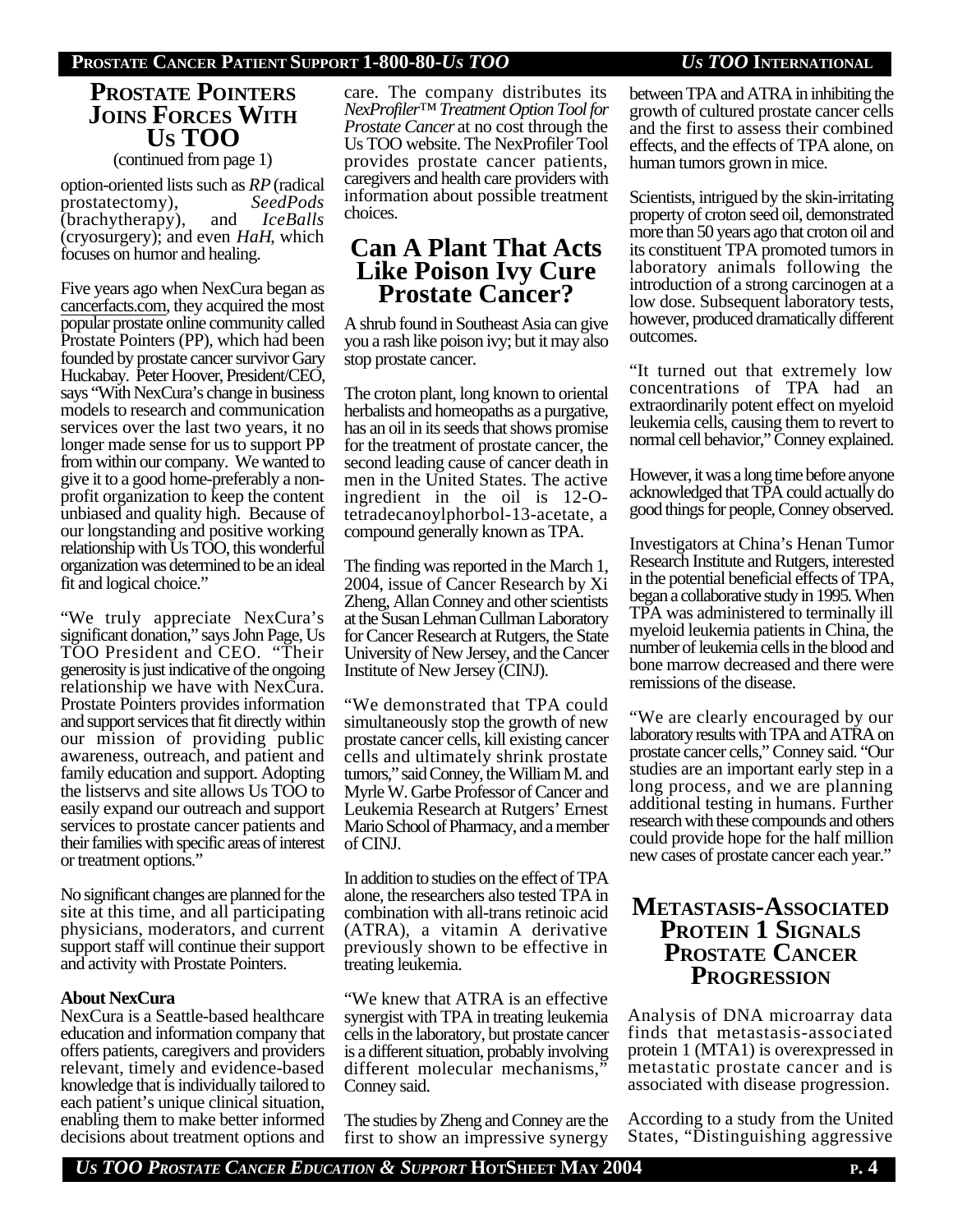prostate cancer from indolent disease represents an important clinical challenge, as current therapy requires over-treating men with prostate cancer to prevent the progression of a few cases. Expression of the MTA1 has previously been found to be associated with progression to the metastatic state in various cancers.

"Analyzing DNA microarray data, we found MTA1 to be selectively overexpressed in metastatic prostate cancer compared with clinically localized prostate cancer and benign prostate tissue. These results were validated by demonstrating overexpression of MTA1 in metastatic prostate cancer by immunoblot analysis," wrote M.D. Hofer and colleagues, Harvard University, School of Medicine.

"MTA1 protein expression was evaluated by immunohistochemistry in a broad spectrum of prostate tumors with tissue microarrays containing 1940 tissue cores from 300 cases. Metastatic prostate cancer demonstrated significantly higher mean MTA1 protein expression intensity (score =  $3.4\overline{4}$ ) and percentage of tissue cores staining positive for MTA1 (83%) compared with clinically localized prostate cancer (score  $= 2.8/4, 63%$  positive cores) or benign prostate tissue (score  $= 1.5/4$ , 25% positive cores), with a mean difference of 0.54 and 1.84, respectively (p<.00001 for both)," the researchers stated.

The researchers concluded: "Paradoxically, for localized disease, higher MTA1 protein expression was associated with lower rates of prostate specific antigen recurrence after radical prostatectomy for localized disease. In summary, this study identified an association of MTA1 expression and prostate cancer progression."

Hofer and colleagues published the results of their research in Cancer Research (The role of metastasisassociated protein 1 in prostate cancer progression. Cancer Res, 2004;64(3):825-829).

## **ACTIVE SURVEILLANCE IS A NEW MANAGEMENT STRATEGY FOR EARLY PROSTATE CANCER**

Researchers advocate a program of active surveillance for selected patients with early prostate cancer, as opposed to radical treatment.

According to recent research published in the journal Lancet Oncology, "Prostate cancer is the only human cancer that is curable but which commonly does not need to be cured. Active surveillance is a new strategy that aims to individualize therapy by selecting only those men with significant cancers for curative therapy.

"Patients with favorable tumor characteristics are closely monitored using serum prostate specific antigen (PSA) concentrations and repeat prostate biopsies. The choice between radical treatment and continued observation is based on evidence of disease progression, defined in terms of the IPSA doubling time, and ''upgrading'' at repeat biopsy," wrote C. Parker and colleagues, Royal Marsden Hospital, Cancer Research Institute.

"Active surveillance provides an excellent opportunity for studies to identify markers of prostate-cancer behavior. Knowledge of prostate cancer biomarkers would have an immediate effect on clinical decisionmaking and would also identify targets for the development of novel therapeutic strategies," they added.

The researchers concluded: "In the longer term, active surveillance may accelerate progress towards a new treatment paradigm for early prostate cancer based on the selective use of therapies designed, not to eradicate the disease, but to alter its natural history."

Parker and colleagues published their study in Lancet Oncology (Active surveillance: towards a new paradigm in the management of early prostate cancer. Lancet Oncol, 2004;5(2):101- 106).

## **FINASTERIDE ADVERSELY AFFECTS THE EARLY DIAGNOSIS OF PROSTATE CANCER**

According to a study from the United States, The Prostate Cancer Prevention Trial (PCPT) reported conclusively that finasteride prevents or delays the detection of prostate cancer. "One perplexing finding was that more high-grade tumors were detected in the finasteride treated group. It is hard to put this into perspective because of the limited published data on the effects of finasteride on prostate cancer," wrote M.A. Rubin and colleagues, Harvard University, School of Medicine.

"The strong possibility exists that the increase in high-grade tumors may be due to a treatment effect, which causes intermediate grade cancers to appear to be high-grade or aggressive tumors. Confirmation of a spurious tumor grade 'inflation' will make the conclusions of this study clearer and define the benefits of finasteride chemoprevention in a more favorable light," the researchers concluded.

Rubin and colleagues published the results of their research in the Journal of Cellular Biochemistry (Effect of finasteride on risk of prostate cancer: How little we really know. J Cell Biochem, 2004;91(3):478-482).

## **RADIATION AFTER PROSTATE CANCER RECURS BENEFITS HIGH-RISK PATIENTS**

A recurrence of cancer after a diseased prostate is removed is not necessarily as dire as doctors once believed, and radiation could save the lives of many men with such a condition, a study found.

Until now, doctors believed that certain ominous signs, including rising levels of a protein called PSA, usually meant that the cancer had not only returned but had spread to other parts of the body and was incurable.

(continued on page 6)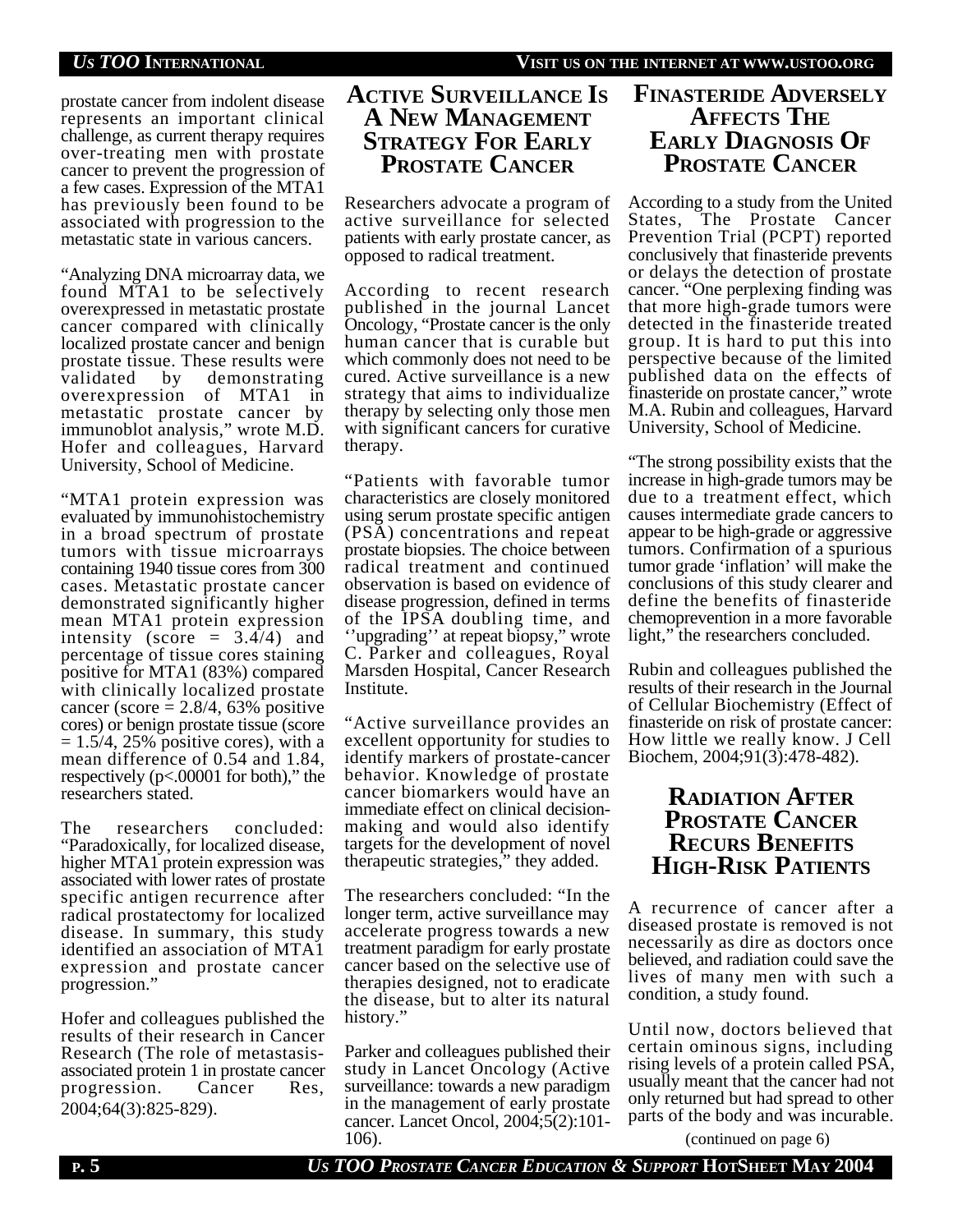### **INVESTIGATIONAL ANTI-CANCER DRUG PHENOXODIOL PRODUCES RESPONSE AND RESTORES CHEMO-SENSITIVITY**

Data presented at the 95th Annual Meeting of the American Association for Cancer Research (AACR) in Orlando, Florida, confirms that phenoxodiol is on track in its development as a first-line therapy for early-stage cancers and as a chemo-sensitizing agent for late-stage cancers. Phenoxodiol, a XIAP-inhibitor, is an anti-cancer drug being developed by Marshall Edwards, Inc. The data presented concerned clinical studies conducted at U.S. and Australian hospitals, and pre-clinical studies conducted at U.S. research institutions.

Interim Results of Phase 1b/2a Data Shows Dose-Related Response

Late breaking data from a Phase 1b/2a clinical trial in late-stage prostate cancer patients supports the strategy of targeting this cancer type. Twenty-four patients with malignant prostate cancer and rising prostate specific antigen (PSA) levels (mean 60 ng/mL at start of study) were treated with phenoxodiol (oral dosage formulation) 3 times daily, for 3 weeks each month up to a maximum of 6 months. Patients received 1 of 4 different dosages - 20, 80, 200 or 400 mg. There were 6 patients per dose stratum.

This first trial of oral phenoxodiol was designed to confirm that the dosage form was biologically active. Activity was determined on the basis of PSA levels in the blood. PSA, a protein normally secreted by the prostate, is a marker commonly used to detect the presence of prostate cancer. Although not an absolute predictor of prostate cancer, it is generally accepted that as prostate cancer develops, a greater amount of PSA is released into the blood stream. Objective tumor response was not an aim of this study.

Interim results indicate that oral phenoxodiol is biologically active as evidenced by a dose-dependent effect on serum PSA level. When the 12 patients treated with the 2 highest dosages (200 and 400 mg) were tested after 3 months of therapy, 2 showed stabilization of their PSA levels, while 6 (50%) showed a

decrease in PSA levels. Two of these 6 responders showed a decline in PSA levels of greater than 75%. No toxicity was reported.

The clinical study was conducted in Australia by Dr. Robert Davies of Sir Charles Gairdner Hospital in Perth, Professor Alastair Tulloch of St John of God Hospital, Perth, and Dr. Mark Frydenberg of Monash Medical Centre, Melbourne. Co-investigator Dr. Davies said, "Late-stage prostate cancer is notoriously unresponsive to anti-cancer therapies, so to see this degree of response to phenoxodiol confirms our confidence in this investigational drug."

He also said, "While the results of this study suggest that phenoxodiol may be having a significant anti-cancer effect in its own right in prostate cancer, we believe that it has the potential to provide even greater benefit when used in combination with other drugs."

Dr. Graham Kelly, Executive Chairman of Marshall Edwards, Inc., said, "These data justify moving to the next step, which is a larger trial to test for objective tumor response to both phenoxodiol alone and in combination with chemotherapy, in men with late stage prostate cancer."

Mechanisms of Action: Phenoxodiol Induces Apoptosis by Disrupting Intra-Cellular Proteins

Phenoxodiol has been developed as a highly selective inducer of apoptosis in tumor cells that works by removing the intra-cellular proteins (XIAP, c-FLIP) that play a major role in ensuring the survival of cancer cells. Removal of these proteins has the dual effect of rendering the cancer cell susceptible to the body's normal defense mechanisms as well as making it more sensitive to the cytotoxic effects of standard anti-cancer drugs. The highly selective nature of phenoxodiol means that the drug has no discernible adverse effects on non-tumor cells, and its ability to enhance the killing effect of other chemotoxics is restricted to tumor cells.

Marshall Edwards, Inc., is developing phenoxodiol, an investigational anticancer drug, on two broad therapeutic strategies. First, as a first-line therapy for early-stage cancer (including prostate and cervical cancers) where early detection is

possible, and where the cancer is particularly prone to the apoptotic effect of phenoxodiol alone. Second, as a firstline therapy for late-stage cancers (including prostate carcinoma and renal carcinoma) to improve the responsiveness to standard chemotoxics in cancers that are intrinsically poorly sensitive to such drugs, or as a second-line therapy to restore responsiveness to standard chemotoxics in cancers (including ovarian carcinoma) that have acquired resistance to such drugs. Phenoxodiol has IND status within the U.S. and has not yet been evaluated by the FDA for marketing approval.

### **RADIATION AFTER PCA RECURS** (continued from page5)

These men generally were not offered radiation but were treated only with hormones, which can slow the disease but cannot stop it.

But the new study suggests that many of these men can be cured with radiation, because the cancer has not spread after all.

The study, published in the March 17 issue Journal of the American Medical Association, involved 501 men whose disease returned an average of about 10 months after their prostates were removed. All received radiation to treat the recurrence; half remained cancer-free an average of four years later.

For these men, radiation "changed the natural history of that disease," said lead author Dr. Kevin Slawin, director of the prostate center at Baylor College of Medicine in Houston.

Previous data suggest that in twothirds of men who do not get radiation for cancer recurrence after surgery, the disease will spread elsewhere within 10 years and probably prove fatal, Slawin said.

Fewer than 20 percent of patients who suffer a recurrence get radiation treatment, known as salvage radiation, Slawin said.

Dr. Mitchell Anscher, a Duke University radiation oncologist, said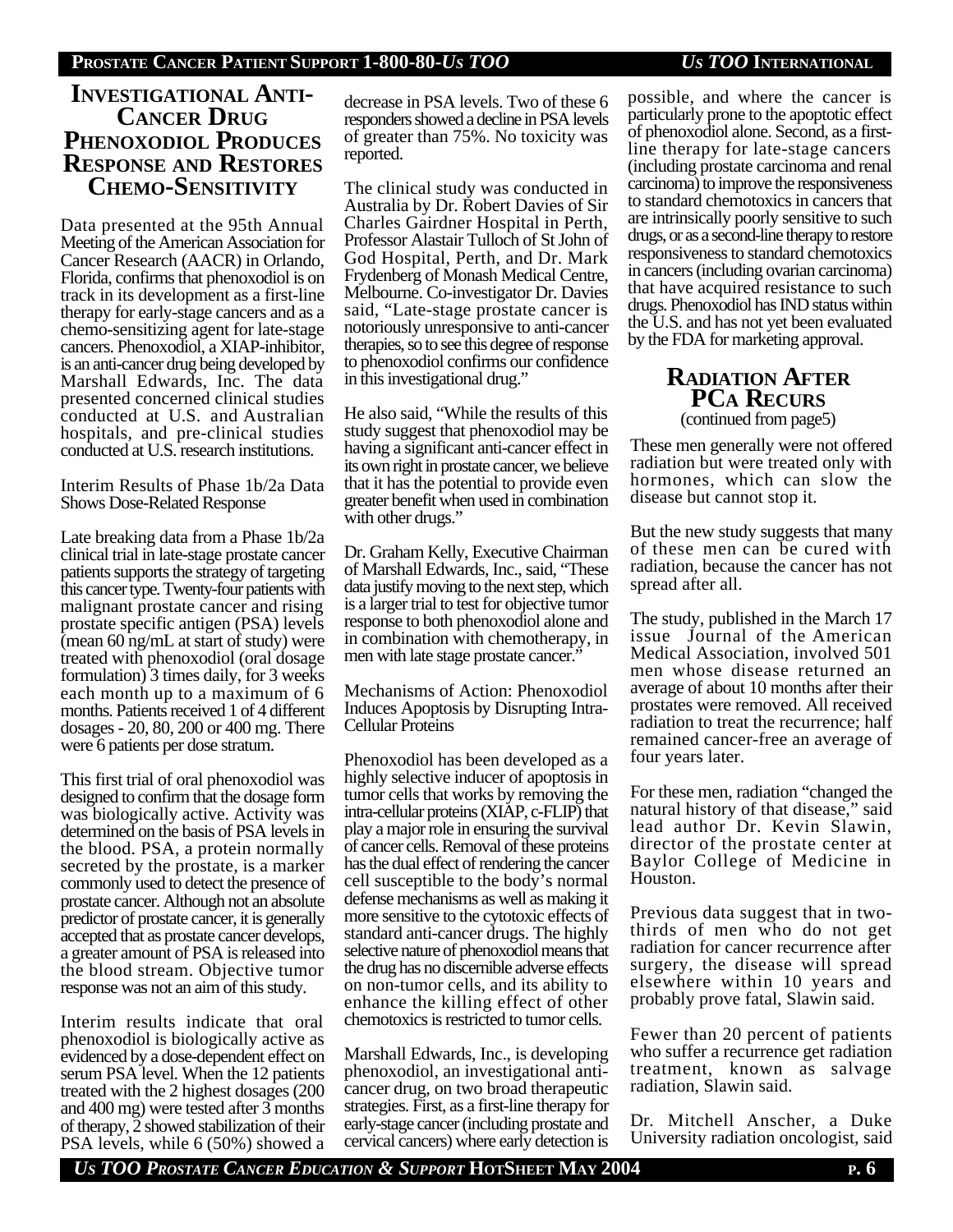### *US TOO* **INTERNATIONAL VISIT US ON THE INTERNET AT WWW.USTOO.ORG**

salvage radiation is used too infrequently, and often too late. The study is significant and suggests that radiation is warranted for the majority of patients whose recurrence was identified via PSA levels, Anscher said.

Prostate cancer is the second-most common malignancy in men after skin cancer. It is diagnosed in more than 200,000 men nationwide each year. While surgery is usually effective, cancer recurs in about 30,000 men yearly who have their cancerous prostates removed. After surgery, rising levels of PSA - prostate specific antigen - are usually used to diagnose a recurrence of cancer.

The results will provide useful guidance to help doctors better select which patients will most benefit from salvage radiation, Anscher said.

The study found that among patients with moderately aggressive initial prostate tumors, cancer cells at the edge of the surgically removed tissue, and a PSA level that doubled in less than 10 months after surgery, 77 men, or 64 percent, were cancer-free four years after radiation.

The success of the radiation suggests that the cancer had not actually spread beyond the pelvic area, Slawin said.

## **PCGEM1 MAY PLAY ROLE IN PROSTATE CANCER DEVELOPMENT, PROGRESSION**

PCGEM1 is elevated in higher risk patients with prostate cancer, researchers report.

"According to published research from the United States, "PCGEM1 is a novel, highly prostate tissue-specific, androgenregulated gene. Here, we demonstrate that PCGEM1 expression is significantly higher in prostate cancer (CaP) cells of African-American men than in Caucasian-American men (p=.0002).

"Further, increased PCGEM1 expression associates with normal prostate epithelial cells of CaP patients with a family history of CaP (p=.0400)," wrote G. Petrovics and colleagues, U.S. Military Cancer Institute,

Uniformed Service University of the Health Sciences, Center for Prostate Diseases Research.

The researchers concluded: "PCGEM1 overexpression in LNCaP and in NIH3T3 cells promotes cell proliferation and a dramatic increase in colony formation, suggesting a biological role of PCGEM1 in cell growth regulation. Taken together, the cell proliferation/ colony formation-promoting functions of PCGEM1 and the association of its increased expression with high-risk CaP patients suggest the potential roles of PCGEM1 in CaP onset/progression, especially in these high-risk groups."

Petrovics and colleagues published their findings in Oncogene (Elevated expression of PCGEM1, a prostatespecific gene with cell growth-promoting function, is associated with high-risk prostate cancer patients. Oncogene, 2004;23(2):605-611).

### **EJACULATING MORE IS NO CANCER RISK** *ABCNews.com*

No, it doesn't blind you. And now medical researchers say it's not going to give you cancer either.

Frequent ejaculation during masturbation or sex, a new study has found, isn't associated with an increased risk for prostate cancer, laying to rest a popular misconception. In fact, it may even decrease the risks for certain people.

The research, published in the Journal of the American Medical Association, is based on surveys of nearly 30,000 men from 1992 to 2000. The mostly white males ages 46 to 81 provided histories of sexual intercourse, nocturnal emission, and masturbation during their twenties, forties, and within the previous year.

Results showed no relationship between ejaculation frequency and prostate cancer for most categories.

In fact, men who reported frequent ejaculation over their lifetime - that's more than four to seven times per

month, in case you're counting - had fewer overall cases of prostate cancer than those who ejaculated less often.

And those tireless individuals averaging 21 or more ejaculations a month over their lifetime showed only half the risk for developing the disease.

The researchers noted 38 percent of married people over 60 in the United States have sex one-to-four times per month, while 15 percent are sexually active at least five times per month.

Findings More 'Provocative' Than Practical

Previous studies looking for a link between sex and prostate cancer have given mixed results. But some research seems to reinforce the latest finding.

For instance, a smaller Australian study published last year, concluded men who ejaculated five or more times a week in their twenties were one-third less likely to develop aggressive prostate cancer than men who ejaculated less often.

The investigator for the Australian study hypothesized that ejaculation helps to flush carcinogens and other toxic substances out of the prostatic ducts, a theory yet to be proven.

But one concern was raised about the study's validity. That is that it asked men in their forties and fifties to recall ejaculation frequency during their twenties.

"Can they really remember how often they ejaculated so many years ago?" wondered urologist Dr. Michael Naslund at University of Maryland Medical Center in Baltimore.

Dr. Michael O'Leary, a urologist at Brigham and Women's Hospital in Boston, commended the study but didn't think the results would likely translate into any new recommendations for patients at this time.

"The study is certainly amusing, but no one's going to tell their patients to ejaculate more frequently," added Dr. O'Leary. "This study is provocative more than anything else.